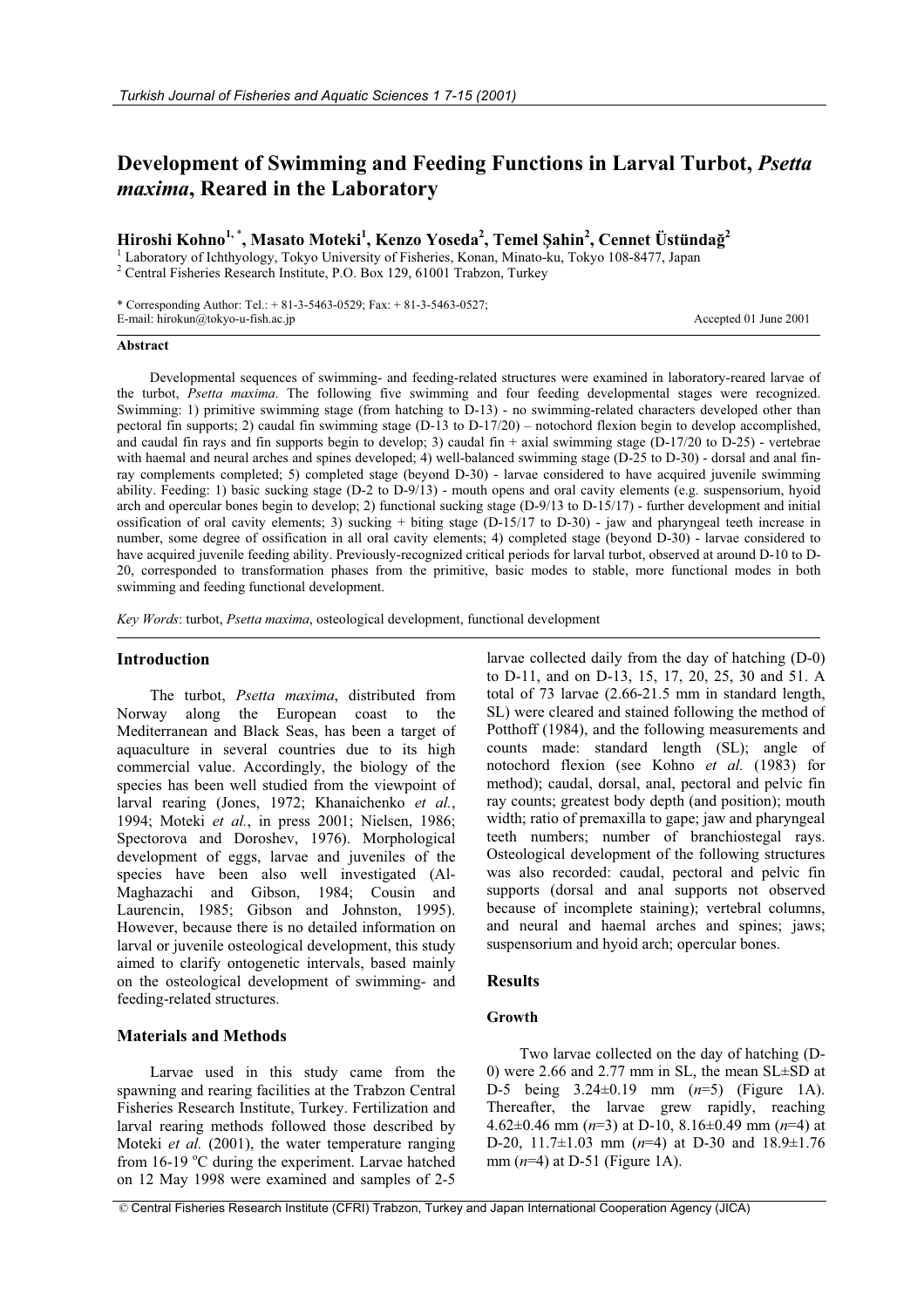# **Swimming-related characters**

**Flexion of notochord end:** The caudal end of the notochord started to flex at 5.84 mm SL (D-13), the angle being 13.5 degrees (Figure 1B). The angle of flexion increased rapidly, the smallest specimen possessing a completely flexed notochord (47.7 degrees) at 7.74 mm SL (D-17). The angle thereafter stabilized between 40 and 50 degrees (Figure 1B).

**Caudal fin supports and fin rays:** The first visible elements of the caudal complex other than the notochord were cartilaginous hypural plates 1+2 and 3+4 in a 5.84 mm SL specimen (D-13). The cartilaginous buds of the parhypural, haemal arch and spines on future preural centra 2 and 3 (PUC2, 3), and the neural arch and spine on PUC3 occurred first at 6.43 mm SL (D-15). The cartilaginous neural arch and spine on PUC2 were first observed at 7.01 mm SL (D-15). The cartilaginous buds of epurals 1 and 2 and hypural 5 (the final cartilaginous element of the caudal complex) were added at 7.74 mm SL (D-17) and 8.89 mm SL (D-20), respectively.

In the 8.89 mm SL specimen (D-20), ossification had started in the haemal and neural arches and spines on PUC 2 and 3. The bony urostyle and PUC 2 and 3 were also first observed at this time. Hypurals 1+2 and 3+4 and the parhypural began to ossify at 9.05 mm SL (D-25), ossification of all the cartilaginous elements being evident at 10.6 mm SL (D-25). The final caudal-complex elements (bony uroneural) appeared at 12.0 mm SL (D-30). Fusion between hypural plates 3+4 and hypural 5 was observed at 17.7 mm (D-51).

The first discernible caudal fin rays were 4 principal rays at 5.84 mm SL (D-13) (Figure 1C). The full adult complement of 9+8=17 principal rays was attained at 7.89 mm SL (D-20), although completed principal rays were first noticed on D-17 (8.05 mm SL) (Figure 1C).

**Dorsal and anal fin rays:** Both the dorsal and anal fin rays began to develop anterior to the mid-part of each fin. The smallest specimen with dorsal fin rays (14 in number) was 6.43 mm SL (D-15) (Figure 1D), whereas that with anal fin rays (17) being 7.01 mm SL (D-15) (Figure 1E). The full adult complement of both dorsal and anal fin rays was attained at 9.05 mm SL (D-25) (Figure 1D, E).

**Pectoral fin supports and fin rays:** A pectoral girdle, including a rod-shaped bony cleithrum and coraco-scapular cartilage, was observed in the smallest specimen examined, 2.66 mm SL (D-0). A cartilaginous fin-plate, representing future actinosts, appeared first at 3.39 mm SL (D-5), and a bony supracleithrum and posttemporal were first observed in a 4.76 mm SL specimen (D-10). The posterior and anterior postcleithra appeared first at 6.43 mm SL (D-15) and 8.05 mm SL (D-17), respectively. Initial

ossification occurred on the coracoid and scapular at 8.89 mm SL (D-20). Three crevices, which appeared on the fin-plate at 9.05 mm SL (D-25), subsequently resulted in the fin-plate being divided into four actinosts, all of which had started to ossify in a 17.7 mm SL specimen (D-51).

The smallest specimen with pectoral fin rays was 12.0 mm (D-30), five rays being visible (Figure 1F). The adult complement of fin rays was attained at 17.7 mm SL (D-51) (Figure 1F).

**Pelvic fin supports and fin rays:** A cartilaginous basipterygium appeared first at 8.89 mm SL (D-20), beginning to ossify at 10.6 mm SL (D-25). The pelvic fin rays appeared on D-25 (Figure 1F), the smallest specimen of that age  $(9.05 \text{ mm} \text{ SL})$ possessing the adult complement (6), although a larger specimen (9.75 mm SL) had five rays only.

**Vertebrae:** Among the elements making the vertebrae, the two anteriormost neural arches appeared first at 5.30 mm SL (D-11). Haemal arches and spines, 12 in number, were first observed at 5.84 mm SL (D-13). Ossification initially started in the first three neural arches and spines at 5.98 mm SL (D-13), these elements attaining their full complement at 7.01 mm SL (D-15), with ossification evident in the anteriormost 18 haemal arches. The three anteriormost centra initially became visible at 8.05 mm SL (D-17), a full complement of haemal arches and spines being present. In an 8.89 mm SL (D-20), all of the haemal and neural arches and spines had begun to ossify, all of the centra being evident.

**Greatest body depth (and position):** The greatest body depth (GBD) was not measurable for five specimens from 2.62 to 2.82 mm SL (representing D-0 and D-2) because of damage. The smallest measurable specimen, 2.85 mm SL (D-2), had a GBD of 0.40 mm, some 14.8% of SL (Figure 1G). The ratio of GBD to SL increased abruptly between D-15 and D-17, the mean±SD being 32.1±1.52 % and 43.8±4.95%, respectively (Figure 1G). The ratio increased continuously until D-30, becoming stable thereafter (mean±SD of 67.4±2.07% at D-30, 64.1±2.34% at D-51).

The ratio of GBD position to SL increased rapidly from D-2 to D-10, means increasing 16.9 to 34.8%, but then increased at a slower rate between D-10 and D-17 (Figure 1H). In specimens collected on D-15 and D-17, the ratio clearly fell into one or other of two groups, comprising 36.8 and 37.5% vs 48.7% for D-15, and 35.3 and 37.7% vs 46.4, 46.9 and 48.8% for D-17 (Figure 1H). The ratio stabilized at a higher level thereafter. The changes in ratio indicated a progressive re-positioning of the GBD from the head region to the belly.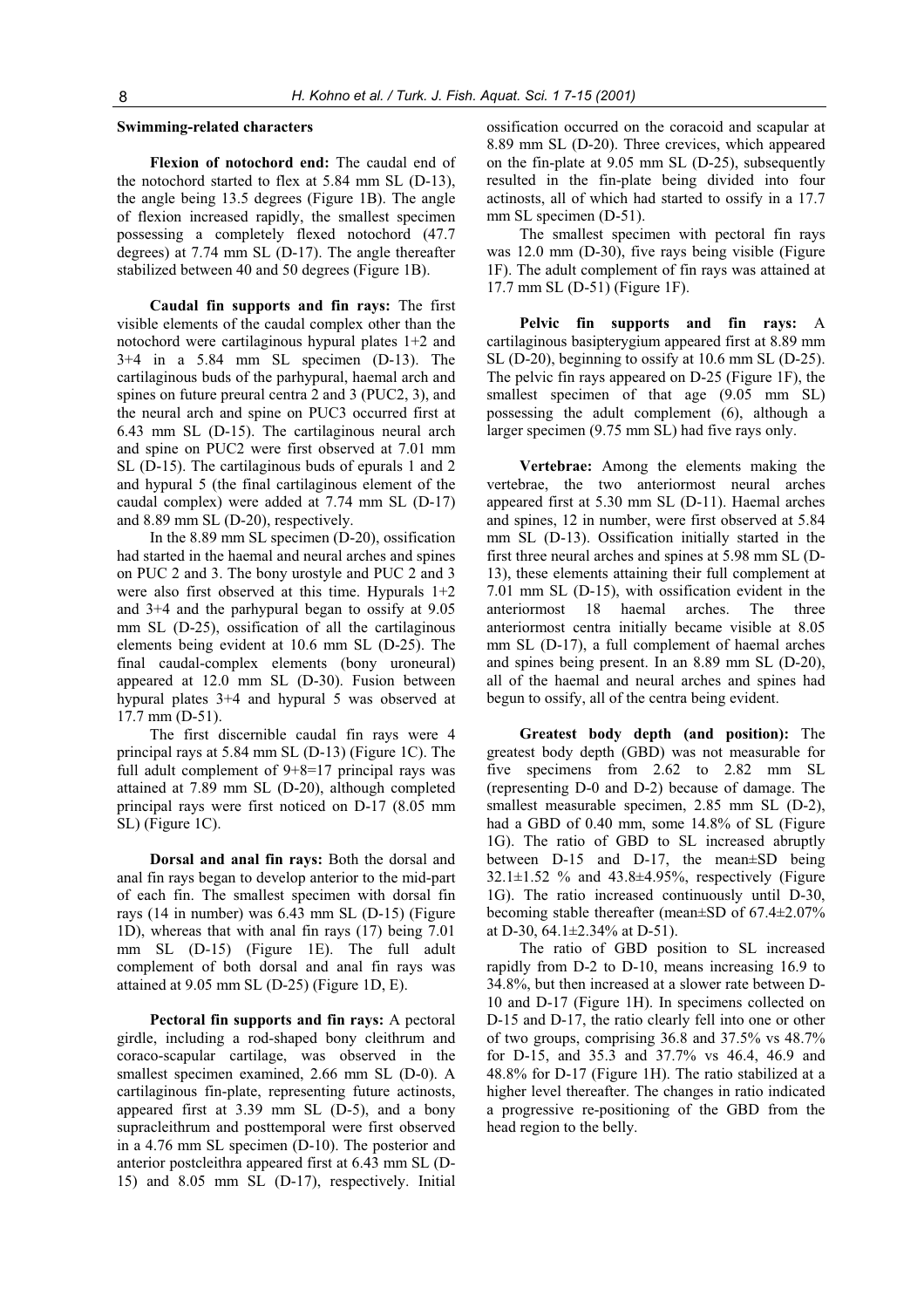

**igure 1.** Changes in swimming-related characters with days after hatching in the turbot larvae. **F**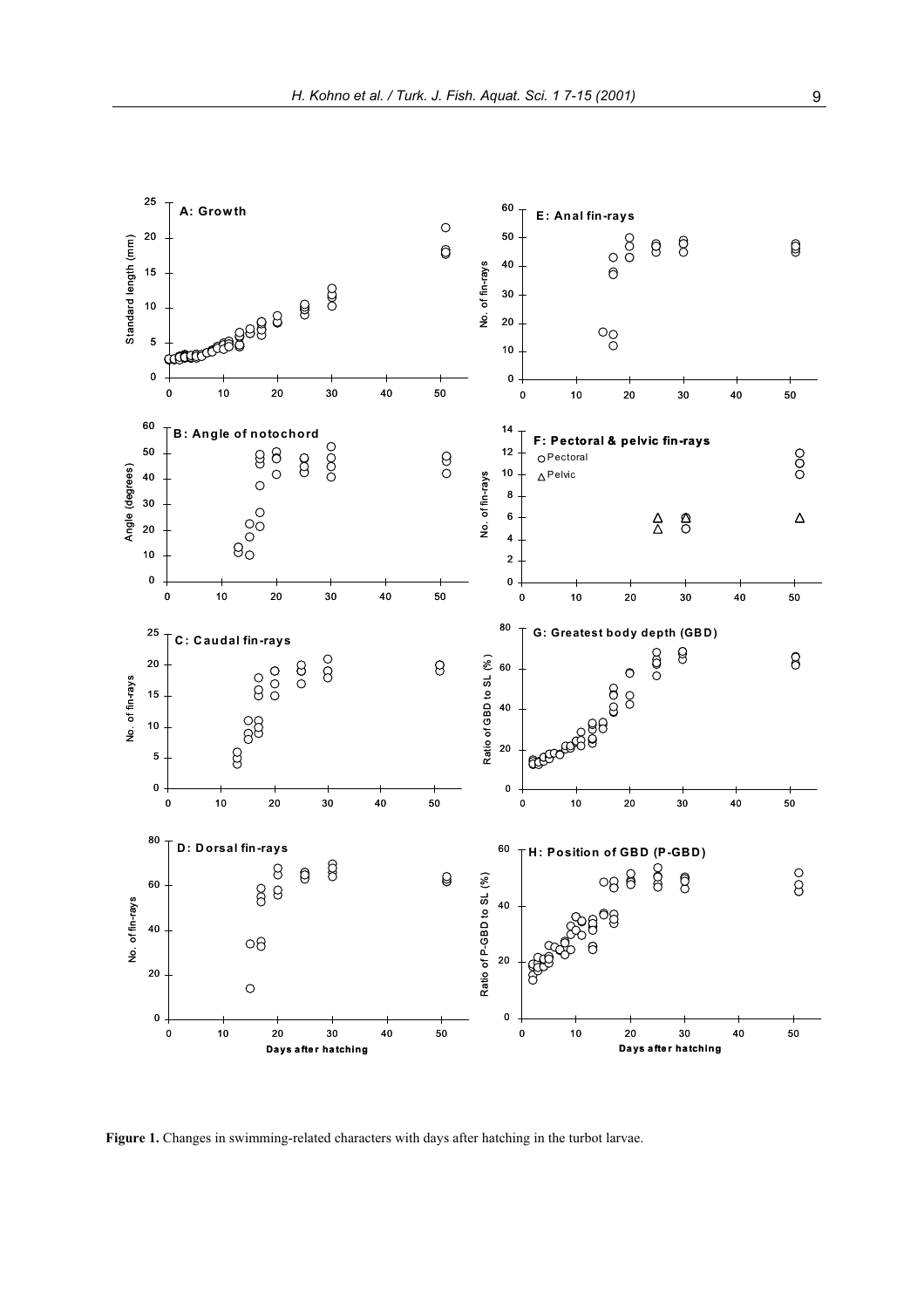## **Feeding-related characters**

**Mouth width:** The mouth first opened at 2.69 mm SL (D-2), the width initially being 0.18 mm, but gradually increasing in size to 0.40±0.08 mm at D-8 (Figure 2A). A more or less rapid increase was observed between D-8 and D-30 (width 1.56±0.08 mm). Thereafter, the mouth width stabilized (1.56±0.23 mm at D-50) (Figure 2A).

**Jaw structure:** A bony maxilla and Meckel's cartilage were first evident in a 2.78 mm SL specimen (D-2), in which the mouth had not opened. A bony dentary and angular first appeared at 4.28 mm SL (D-9) and the premaxilla and retroarticular at 4.76 mm SL (D-10).

**Ratio of premaxilla to gape:** In the smallest specimen with a premaxilla (4.76 mm SL) (D-10), the ratio of premaxilla to gape was 25.1%. The ratio increased rapidly, reaching 67.4±3.01% at D-20 and 75.9±4.06% at D-30, thereafter becoming stable or decreasing slightly (66.9±0.71% at D-51) (Figure 2B).

**Jaw teeth:** The smallest specimens in which upper jaw teeth were observed were both 6.43 mm SL (D-15) (one and two teeth) (Figure 2C), the first lower jaw tooth appearing in a 6.57 mm SL specimen (D-13) (Figure 2D). Both upper and lower jaw teeth increased in number with larval growth, there being no flexion points or abrupt changes observed. The numbers of upper and lower jaw teeth ranged from 11 to 14 and 11 to 15, respectively, at D-30, and from 16 to 23 and 15 to 24, respectively, at D-51.

**Suspensorium:** The hyomandibular-symplectic and quadrate-metapterygoid cartilages were first seen at 2.69 mm SL (D-2), foramen being observed on the upper, hyomandibular position of the former at 3.70 mm SL (D-7). Ossification started in the hyomandibular and quadrate at 4.76 mm SL (D-10), cartilaginous bud (palatine) appearing and contacting with the anterior part of the quadrate-metapterygoid cartilage, thus forming a triangular plate, at 5.30 mm SL (D-11). At this point, the symplectic had begun to ossify. Bony exo- and ecto-pterygoids first appeared at 5.84 mm SL (D-13), and ossification started in the metapterygoid and palatine at 7.01 mm SL (D-15) and 8.05 mm SL (D-17), respectively.

**Hyoid arch and branchiostegal rays:** A cartilaginous hypohyal, ceratohyal-epihyal and interhyal, comprising the hyoid arch, were first observed at 2.69 mm SL (D-2). The ceratohyal and epihyal began to ossify at 4.76 mm SL (D-10), with ossification evident in the interhyal and hypohyal at 5.30 mm SL (D-11) and 8.05 mm SL (D-17), respectively.

The first branchiostegal ray appeared at 4.28 mm SL (D-9) (Figure 2E), the number thereafter

increasing rapidly, and reaching the adult complement (7) at 6.18 mm (D-17) (Figure 2E).

**Pharyngeal teeth:** The first upper and lower pharyngeal teeth were apparent at 3.92 mm SL (D-8) and 6.43 mm SL (D-15), respectively (Figure 2F). Both upper and lower pharyngeal teeth increased in number thereafter, accurate counts becoming difficult in specimens>D-20 (Figure 2F).

**Opercular bones:** A bony preopercle appeared first, at 2.69 mm SL (D-2), followed by the opercle (at 3.70 mm SL) (D-7) and inter- and sub-opercles (at 5.84 mm SL) (D-13).

#### **Discussion**

The development of swimming- and feedingrelated structures in larval *Psetta maxima* observed in this study is shown diagrammatically in Figures 3 and 4, respectively. Peaks of the histograms based on the number of developmental events (Figures 3 and 4) indicate threasholds of developmental intervals (Sakai, 1990; Kohno, 1998). In this study, the larval intervals were determined following consideration of both the histograms and key-character development (e.g., Kohno and Sota, 1998; Kohno *et al.*, 2000), such intervals also being indicated in the figures and elucidated below.

No feeding-related characters had been observed by D-2, at which time the mouth opened and the maxilla and Meckel's cartilage were apparent. Furthermore, characters forming the oral cavity, such as the suspensorium, hyoid arch and opercular bone also first became apparent at D-2, indicating that the initial larval feeding mode was sucking, promoted by the negative pressure of the oral cavity (Gosline, 1971; Otten, 1982).

No conspicuous development of feeding-related structures was observed from D-3 to D-8, the period from D-2 to D-9 therefore being recognized as the "basic sucking" stage (Figure 4).

In the period from D-9 to D-13, development of the following feeding-related structures took place. At D-9, the lower jaw elements started to appear, a flexion point being observed in the increase in mouth width. The premaxilla and retroarticular were first observed, and the suspensorium and hyoid arch started to ossify at D-10. All of the suspensorium and opercular bone elements had appeared by D-13. These developmental events coincided with increasing effectiveness of mouth opening-closing movements and the generation of stronger negative pressures in the oral cavity (Kohno *et al.*, 1996a, 1996b, 1997). Therefore, it was concluded that the larvae increased their sucking ability from D-9/13, such being the "functional sucking" stage (Figure 4).

Mass mortality of turbot larvae during D-6 and 7 (Spectorova and Doroshev, 1976) or D-7 and 13 (Jones, 1972) corresponds to the period during which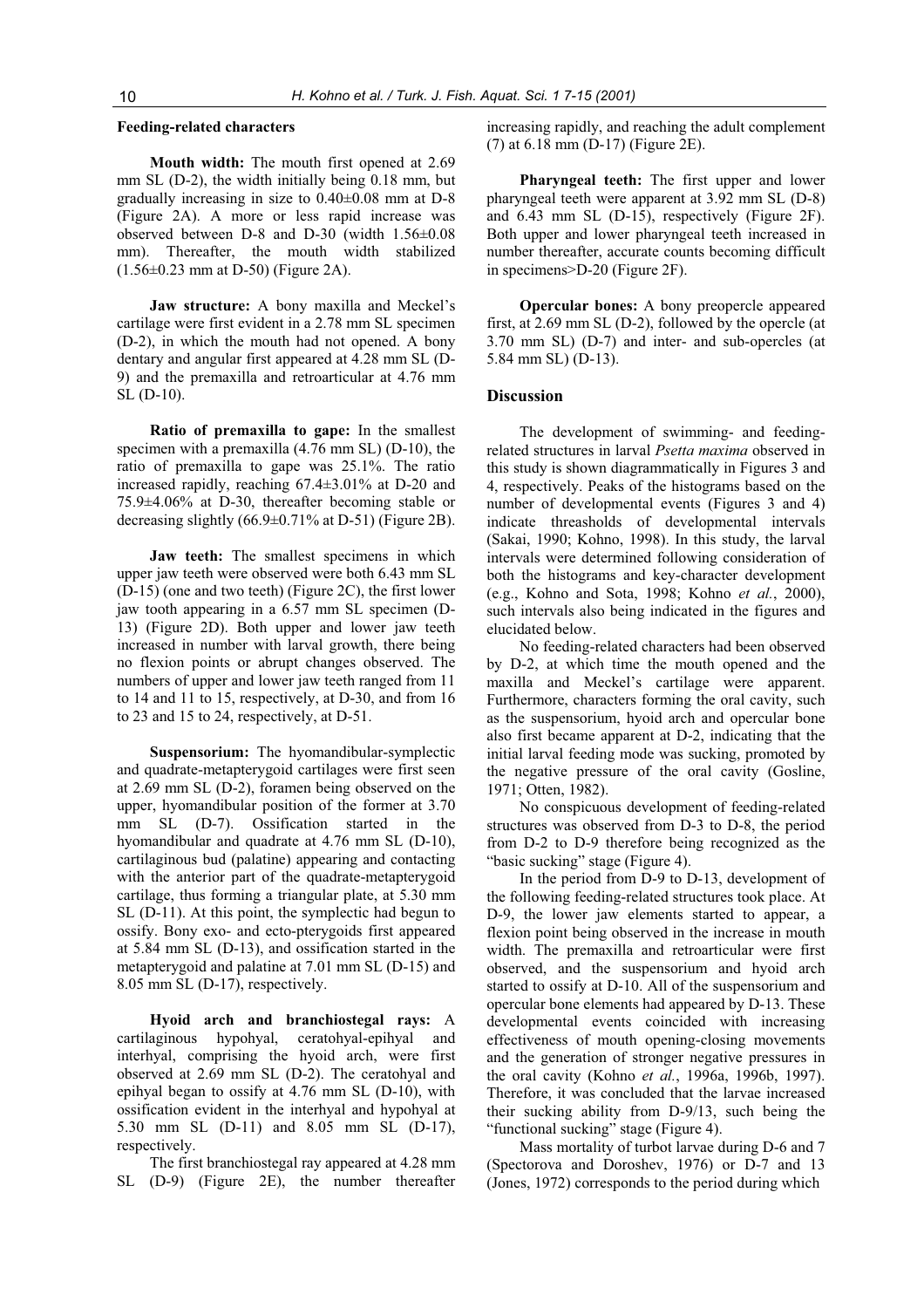

**igure 2.** Changes in feeding-related characters with days after hatching in the turbot larvae. **F**

the yolk is exhausted (Khanaichenko et al., 1994; Moteki et al., 2001). Therefore, to survive during this period, the larvae have to change smoothly from endogenous to exogenous nutrient resources (Kohno et al., 1986, 1994) by utilizing their increased sucking ability (describe above), especially since the lack of development of significant structures associated with swimming function indicates that they are still at a "primitive swimming" stage (Figure 3).

The pectoral fin supports were the only swimmingrelated structures possessed by the larvae until D-10, at which time a flexion point was observed in the position of greatest body depth. Although the neural arches and spines had started to appear at D-11, caudal fin structures related to swimming started developing only at D13, notochord flexion and the development of caudal fin supports and fin rays also beginning at that time. Therefore, the larvae were considered as starting to acquire a "caudal fin" swimming mode implied from D-13, the interval developing to the "caudal-fin swimming" stage (Figure 3).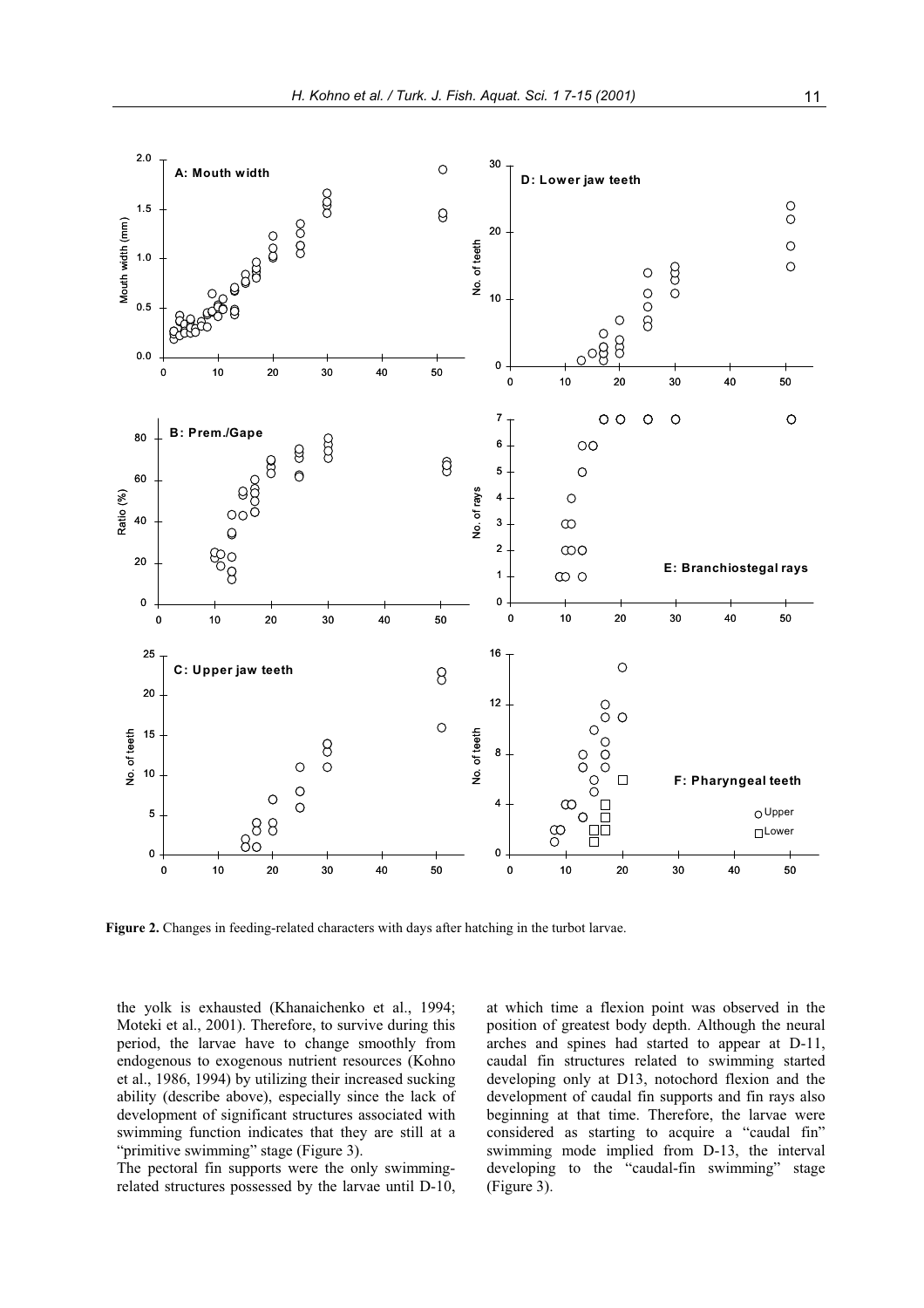

Figure 3. Schematic representation of the development of swimming-related characters with days after hatching in turbot larvae. O, cartilaginous elements or fin rays start to appear, or notochord flexion begins;  $\odot$ , bony elements start appearing, or cartilaginous elements start to ossify;  $\odot$ , all cartilaginous elements start to appear, fin ray nmbers become complete, or flexion points of morphometric characters observed;  $\bullet$ , all cartilaginous elements start to ossify, all bony elements start to appear, or notochord flexion completed.

 $\vec{a}$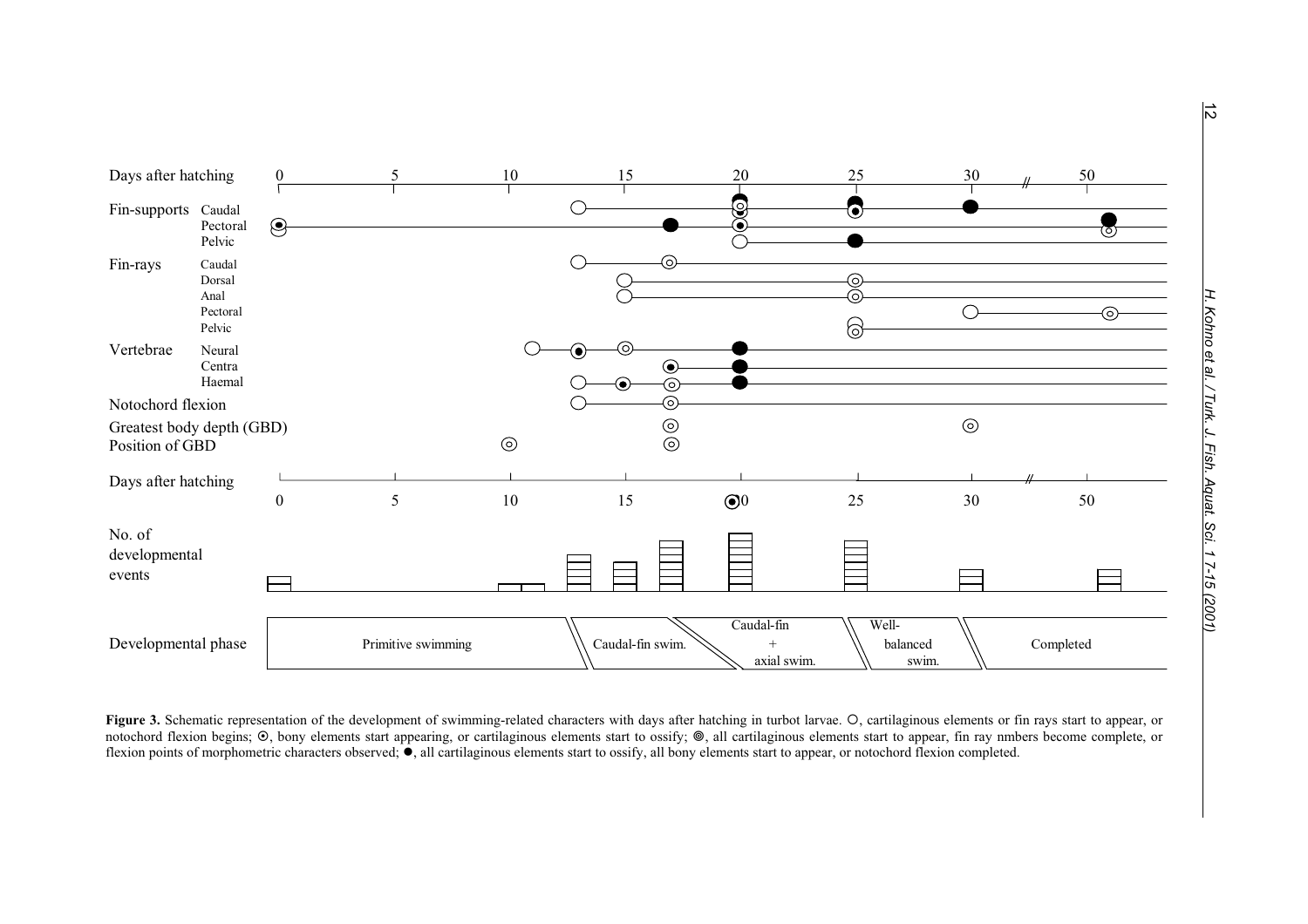

Figure 4. Schematic representation of the development of feeding-related characters with days after hatching in turbot larvae. O, cartilaginous elements, teeth or branchiostegal rays start to appear, or mouth opens; ©, cartilaginous elements start to ossify, or bony elements start to appear; ©, all cartilaginous elements start to appear, or flexion points of teeth number or morphometric characters observed; ●, all cartilaginous elements start to ossify, all bony elements start to appear, or branchiostegal ray numbers completed.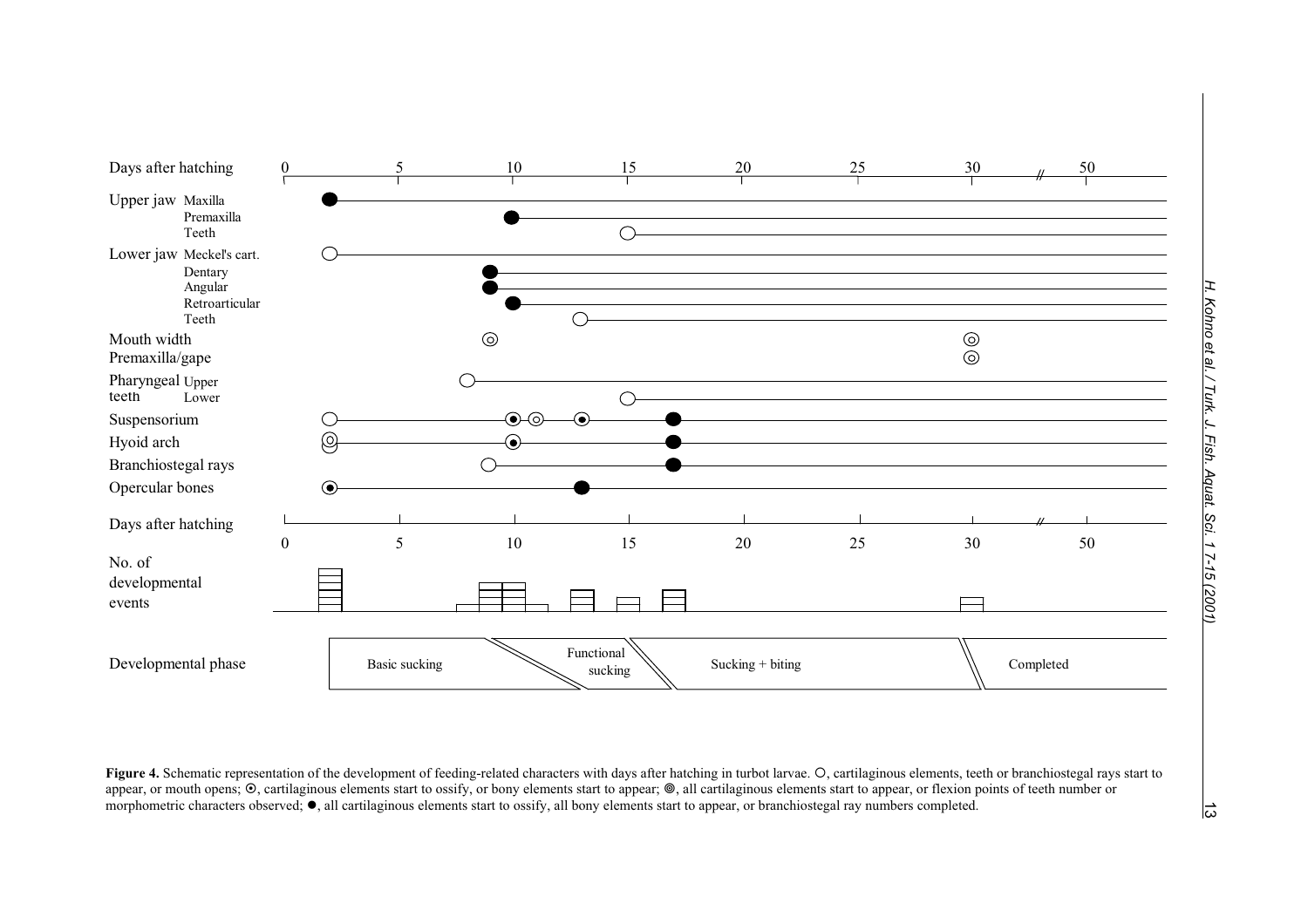At around D-15, developmental changes in turbot larvae have been reported in several studies. The stomach developed, *Artemia nauprii* being preferred as food at D-10/15 (Khanaichenko *et al.*, 1994), with the formation of gastric glands and the onset of gastric digestion from D-15/16 (Cousin and larval mortality at D-15/16. Laurencin, 1985). Jones (1972) also reported heavy

The peri od around D-15 is referred to here as the mode also changed at the same time, from "functional sucking" to "sucking + biting". "caudal-fin swimming" stage, although the feeding

At D-15, upper and l ower pharyngeal teeth started to develop, although lower jaw and upper pharyngeal teeth were initially observed at D-13 and and hyoid arch elements had started to ossify, and the branchios complement. These developmental events suggested that from D-15/17 the larvae can generate stronger negative pressure for sucking, in addition to the acquisition of a "biting" feeding mode (Gosline, 1972; Otten, 1982), an interval change to the "sucking + biting" stage. D-8, respectively. At D-17, all of the suspensorium rays had attained their full

On t he other hand, during the period from D-17 to D-20, elements that resulted in a strengthening of the body axis also started to develop. The vertebral column started to appear at D-17, the full number of vertebrae being attained by D-20. All of the haemal arches and spines were present at D-17, both the haemal and neural arches and spines starting to ossify at D-20. Furthermore, at D-17, the full complement of principal caudal fin rays was attained and notochord flexion completed, flexion points being observed in "caudal-fin" swimming of the larvae becomes stronger, owing to increasing use of the posterior half of the body, from D-17/20 (Gosline, 1972; Omori et *al.*, 1996), the interval developing to the "caudal-fin + the greatest body depth and its position. Therefore, axial swimming" stage.

Spect orova and Doroshev (1976) noted that mass mortality occurred at D-17/18 and Jones (1972) reported that all larvae had died by D-20/30. The + axial" swimming and "sucking + biting" feeding stages in this study. Furthermore, Khanaichenko et al. (1994) noted that metamorphosis started to occur at D-15/22. period from D-17 to 30 corresponds to the "caudal-fin

The dorsal and anal fin ray numbers were completed by D-25, resulting in swimming involving both the caudal fin and posterior half of the body becoming more effective because of better overall body balance (Gosline, 1971). Consequently, the swimming mode is considered to change to the "wellbalanced swimming" stage at D-25.

Turbot larvae are considered to acquire similar higher swimming and feeding abilities to juveniles by D-30, the developmental stage thus being "completed" (Figures 3 and 4). Nevertheless, the adult complement of pectoral fin ray numbers was not attained until D-51.

To summarize, two previously-recognized critical periods during larval turbot development (at around D-10 and D-20), in which heavy mortality occurs, are considered to correspond to transitional swimming and feeding modes, the former from "basic" to more "functional" swimming and the latter from "basic" to "functional" sucking, accompanied by the exhaustion of endogenous nutrition and the need to change to exogenous nutritional sources. Consequently, the larvae have to obtain enough food not only to maintain basic metabolism but also to increase in body size and develop functionally.

# **Acknowledgements**

We express our gratitude to the following staff at Trabzon Central Fisheries Research Institute, Turkey, for their invaluable advice and support during the study: Y. Bekiroğlu, S. Hara, G. Nezaki and Y. Nakazawa. Our special thanks go to G. Hardy, New Zealand, for his critical review of the manuscript. This study was supported financially by Japan International Cooperation Agency (JICA).

# **References**

- Al-Maghazachi, S.J. and Gibson, R. 1984. The developmental stages of larval turbot, *Scophthalmus maximus* (L.). J. Exp. Mar. Biol. Ecol., 82: 35-51.
- Cousin, J.C.B. and Laurencin, F.B. 1985. Morphogenese de l'appareil digestif et de la vessie gazeuse du turbot, *Scophthalmus maximus* L. Aquaculture, 47: 305-319.
- Gibson, S. and Johnston, I.A. 1995. Temperature and development in larvae of the turbot *Scophthalmus maximus*. Mar. Biol., 124: 17-25.
- Gosline, W.A. 1971. Functional morphology and classification of teleostean fishes. Univ. Press Hawaii, Honolulu, 208 pp.
- Jones, A. 1972. Studies on egg development and larval rearing of turbot, *Scophthalmus maximus* L., and brill, *Scophthalmus rhombus* L., in the laboratory. J. Mar. Biol. Ass. U.K., 52: 965-986.
- Khanaichenko, A.N., Bitukova, Y. E. and Tkachenko, N. K. 1994. Experiences in rearing endemic Black Sea turbot larvae. Europ. Aquaculture Soc., Spec. Publ.,  $22 \cdot 349 - 359$
- Kohno, H. 1998. Early life history features influencing larval survival of cultivated tropical finfish. S.S. De Silva (Ed.), Tropical Mariculture, Academic Press, London, 71-111.
- Kohno, H., Hara, S. and Taki, Y. 1986. Early larval development of the seabass, *Lates calcarifer*, with emphasis on the transition of energy sources. Nippon Suisan Gakkaishi, 52: 1719-1725.
- Kohno, H., Kurita, Y. and Seikai, T. 2000. Ontogenetic intervals based on the development of swimming- and feeding-related characters in the hexagrammid, *Hexagrammos agrammus*, larvae and juveniles. La mer, 38: 77-86.
- Kohno, H., Ohno, A. and Nakao, T. 1994. Transition from endogenous nutrition to exogenous food sources in larval little tuna, *Euthynnus affinis*. Suisanzoshoku,